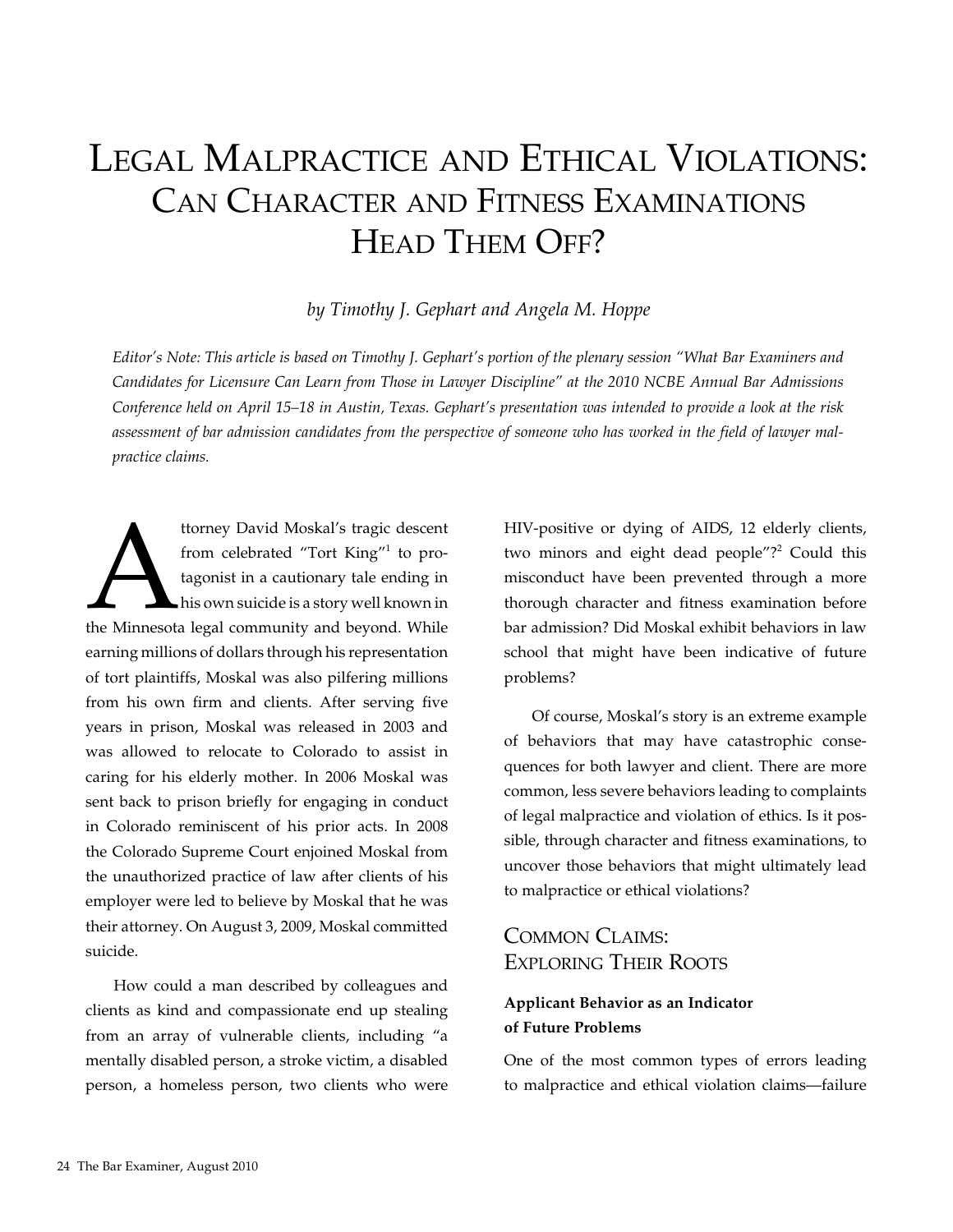to provide a client with sufficient information as to the status and/or development of the client's case—stems from a lack of diligence and failures in communication skills. Figure 1 shows the frequency of common types of such substantive errors. Communication issues are by far the most frequently complained-of substantive errors. When a lawyer fails to keep the client informed, the client's perception is that neither the client nor the case is important to the lawyer. That perception, regardless of the quality of the legal work, often drives the client's behavior. While clients may not be able to readily judge the quality of the legal work provided, they are very adept at judging the difference between average and excellent customer service, good communication being a key factor.

In addition to not keeping clients properly informed, other frequent substantive errors are missed deadlines and failure to properly investigate the case. A number of these errors can be attributed to lawyers practicing outside their areas of expertise. Lawyers that "dabble" in different areas of practice are far more likely to make substantive errors.

Figure 2 shows the frequency of common types of administrative errors. Many administrative errors are caused by mistakes in calendaring or failure to react to a calendared event. Another common administrative error is failure to properly use a conflict checking system. Conflict checking systems ensure that conflicting interests of represented parties are recognized in a timely manner and that the situation is dealt with according to applicable ethical rules. The effectiveness of those systems is dependent upon accurate and complete data input. We encourage our insured attorneys and firms to employ proper office systems to help them stay organized and to make sure that documents are prepared and filed on time, statutes of limitations are not missed, and pieces of evidence and documents are properly maintained. Of course, the best systems



**Figure 1:** Frequency of substantive errors leading to malpractice claims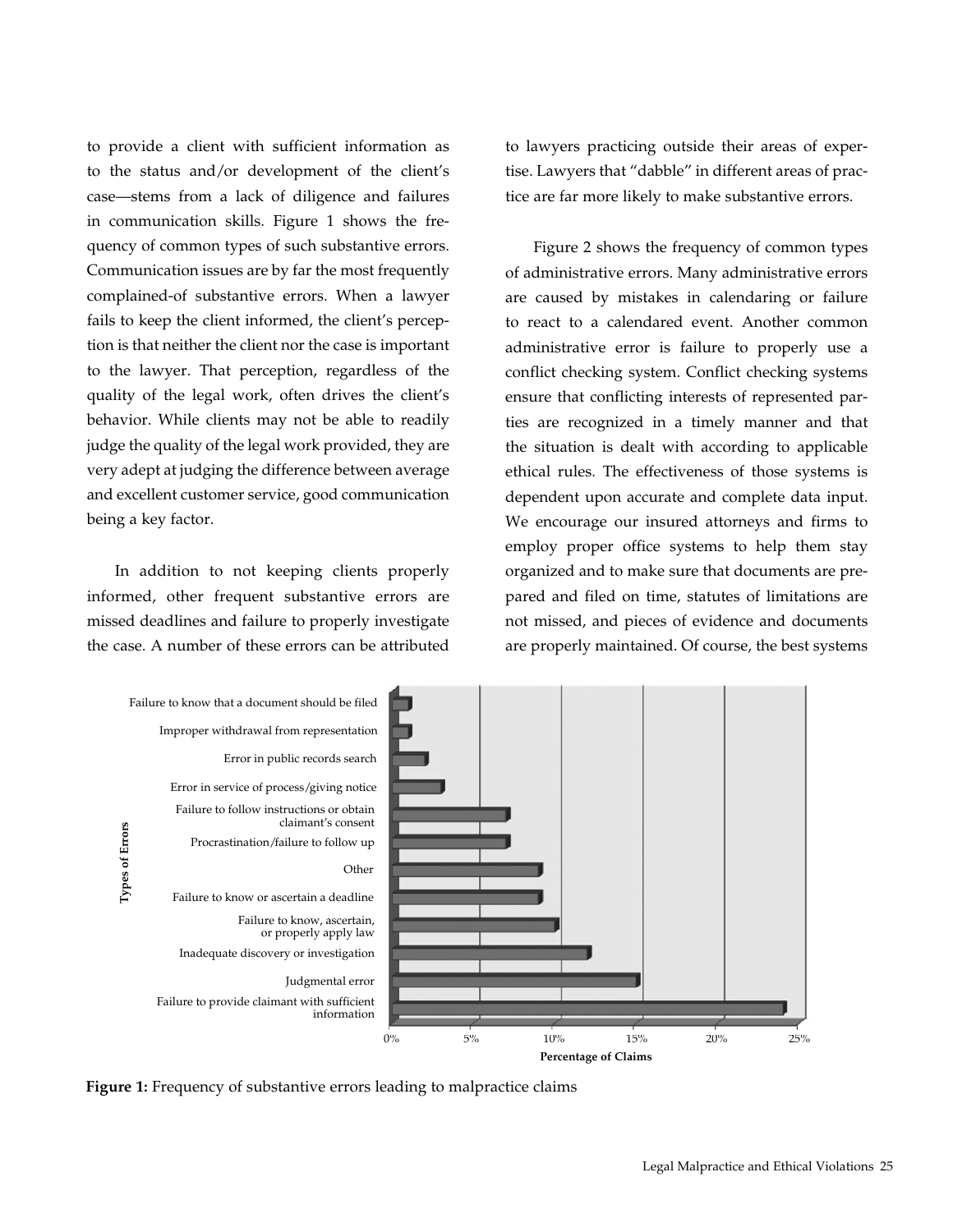

**Figure 2:** Frequency of administrative errors leading to malpractice claims

are of no value in preventing claims unless they are properly administered and used by all.

Understanding the connection between applicant behavior and common errors might allow a red flag to be raised for bar examiners when, for instance, an applicant demonstrates problems with communication or diligence. Such problems can manifest themselves in a number of ways; for example, an applicant might fail to completely fill out an application or to respond in a timely manner to inquiries regarding the application.

Since one would assume that an applicant's primary concern during the bar application process would be admission to the bar, what could cause these behaviors? One possible answer is that applicants are coddled too much in undergraduate institutions and law schools, which don't impress upon students the importance of deadlines, supporting instead the concept of "flexible" deadlines. This is a serious concern, considering that in the practice of law, a deadline is a deadline. It is firm, and missing one can subject an attorney to discipline and mal-

26 The Bar Examiner, August 2010

practice claims, while also possibly causing the client to lose his or her case. While an argument can be made in law school that being a day late turning in a paper is of no consequence and can therefore be (and often is) excused, this same argument will rarely, if ever, carry the day in court.

#### **Mental Health Conditions, Chemical Dependency, and Substance Abuse**

Past mental health conditions (such as depression or personality disorders), chemical dependency, and substance abuse may also be good indicators of future problems. Left untreated, of course, these conditions certainly are indicators of future issues involving malpractice or ethical violations and should therefore be taken seriously. According to ABA estimates, up to 18% of lawyers will develop problems related to substance abuse, and many people will be affected by the consequences of the lawyers' impairments. $3$  A study conducted in Washington in 1995–1996 showed that over 20% of male Washington lawyers exhibited what were most likely alcohol-related problems—over twice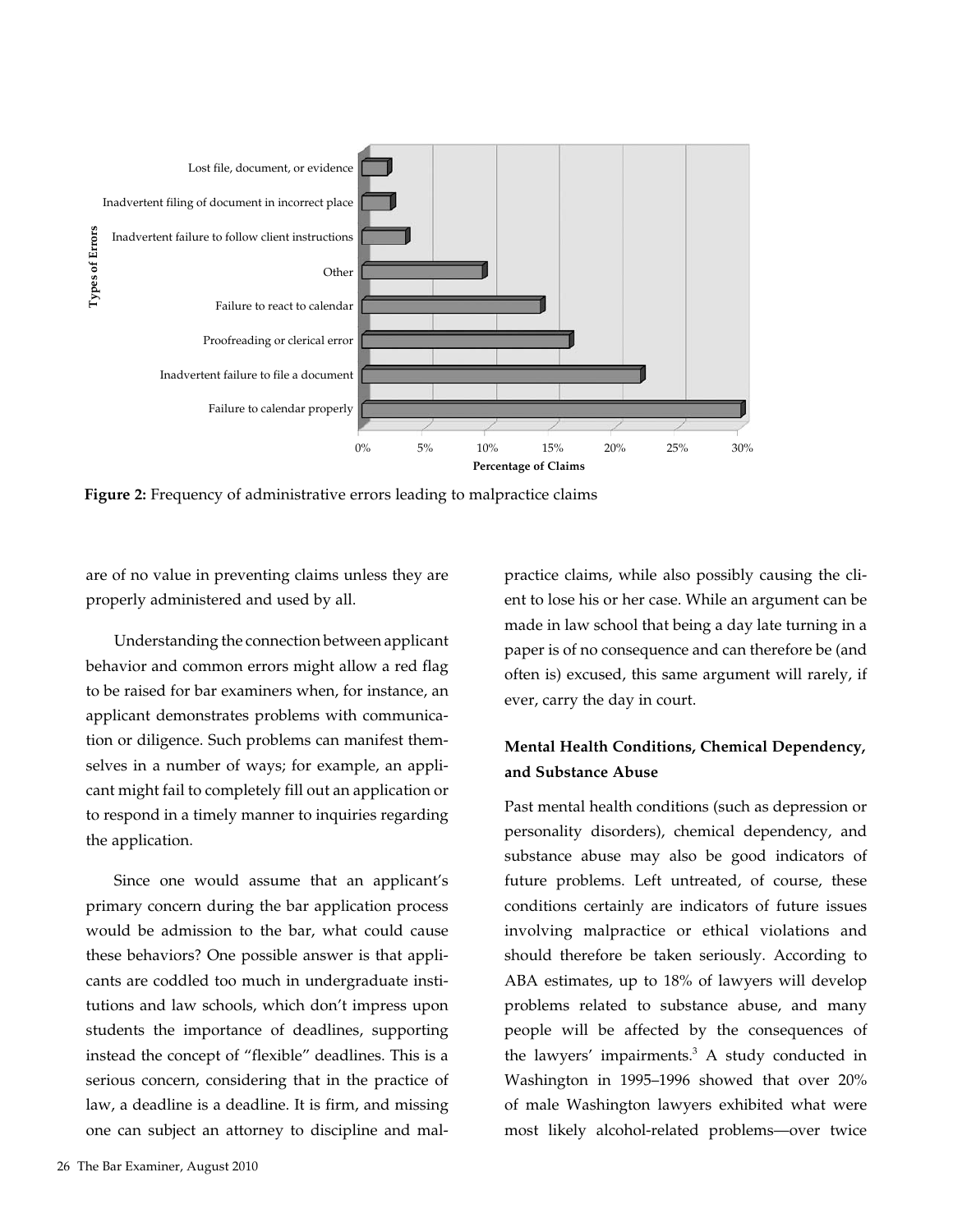the estimated 9% alcohol abuse rate for adults in the United States.<sup>4</sup>

Untreated depression is a problem in the legal community, causing harm to clients and leading to severe consequences for attorneys. Untreated depression can lead to suicide, and, in fact, lawyers commit suicide at six times the rate of the general population.5 Self-medicating with alcohol or other drugs can also lead to client and case neglect, which will eventually result in malpractice claims or ethical violation complaints.

Once attorneys (and presumably applicants for the bar as well) have undergone treatment, however, there are positive results. Specifically, chemical dependency treatment has been shown to have a tremendous impact on the incidence rate of attorney disciplinary and malpractice complaints. A study in Oregon, completed in 2001, analyzed a group of 55 recovering attorneys (see Table 1). The results showed that five years before beginning sobriety, the group had 76 disciplinary complaints and 83 malpractice complaints. Five years after sobriety, however, the numbers dropped to 20 disciplinary complaints and 21 malpractice complaints. To put this in perspective, these attorneys had a disciplinary rate of 7% five years after beginning sobriety, as compared to a 9% disciplinary rate in the general population of attorneys in the state. Similarly, these attorneys had an 8% malpractice rate five years after beginning sobriety, as compared to a 13.5% malpractice rate among Oregon attorneys generally. This study indicates that attorneys who have sought treatment and maintained sobriety for at least five years are actually at lower risk of malpractice or ethical violation complaints than members of the general pool of attorneys.

**Financial Pressures Leading to Lawyer Malpractice**  Many attorney malpractice claims arise from representation of a client in an area of practice unfamiliar **Table 1:** Impact of Chemical Dependency Treatment on Lawyer Disciplinary and Malpractice Complaints in Oregon: 2001 Study of 55 Recovering Lawyers

| Period                                  | Disciplinary<br>Complaints | Malpractice<br>Complaints |
|-----------------------------------------|----------------------------|---------------------------|
| Five years before beginning<br>sobriety | 76                         | 83                        |
| Five years after beginning<br>sobriety  | 20                         | 21                        |
|                                         | Disciplinary               | Malpractice               |
| Group                                   | Rate                       | Rate                      |
| Five years after<br>beginning sobriety  | $7\%$                      | 8%                        |

*Source:* Ira Zarov and Barbara S. Fishleder, *New Study Shows Recovery Saves Dollars,* Highlights of the A.B.A. Commission on Lawyer Assistance Programs (ABA, Chicago, IL), Vol. 5, No. 2, Spring 2002. In Joan Bibelhausen, Director, Lawyers Concerned for Lawyers, "Mental Health and Addiction in the Legal Profession."

to the lawyer. The numbers of claims arising from lawyer theft and from lawyers falling for Internet schemes have also increased. For example, one insured firm was contacted by a client via e-mail engaging counsel to assist in the collection of a debt of more than \$500,000. The lawyer working on the case received a cashier's check for \$185,000, apparently issued by Chase Bank, purportedly as partial payment of the debt. The lawyer deposited the check into the firm's trust account and was directed by the client to wire the money to a bank in Istanbul, Turkey. Two days after the wire transfer, the lawyer was informed that the check was a counterfeit instrument, thus leaving a significant deficiency in the firm's trust account due to this scam.

The common thread running through these seemingly unrelated types of claims—unfamiliar practice areas, lawyer theft, and lawyers falling victim to Internet schemes—is the mistaken assumption that the activity will bring in a great deal of quick and easy money. This often occurs when money is needed to shore up a practice that has fallen on hard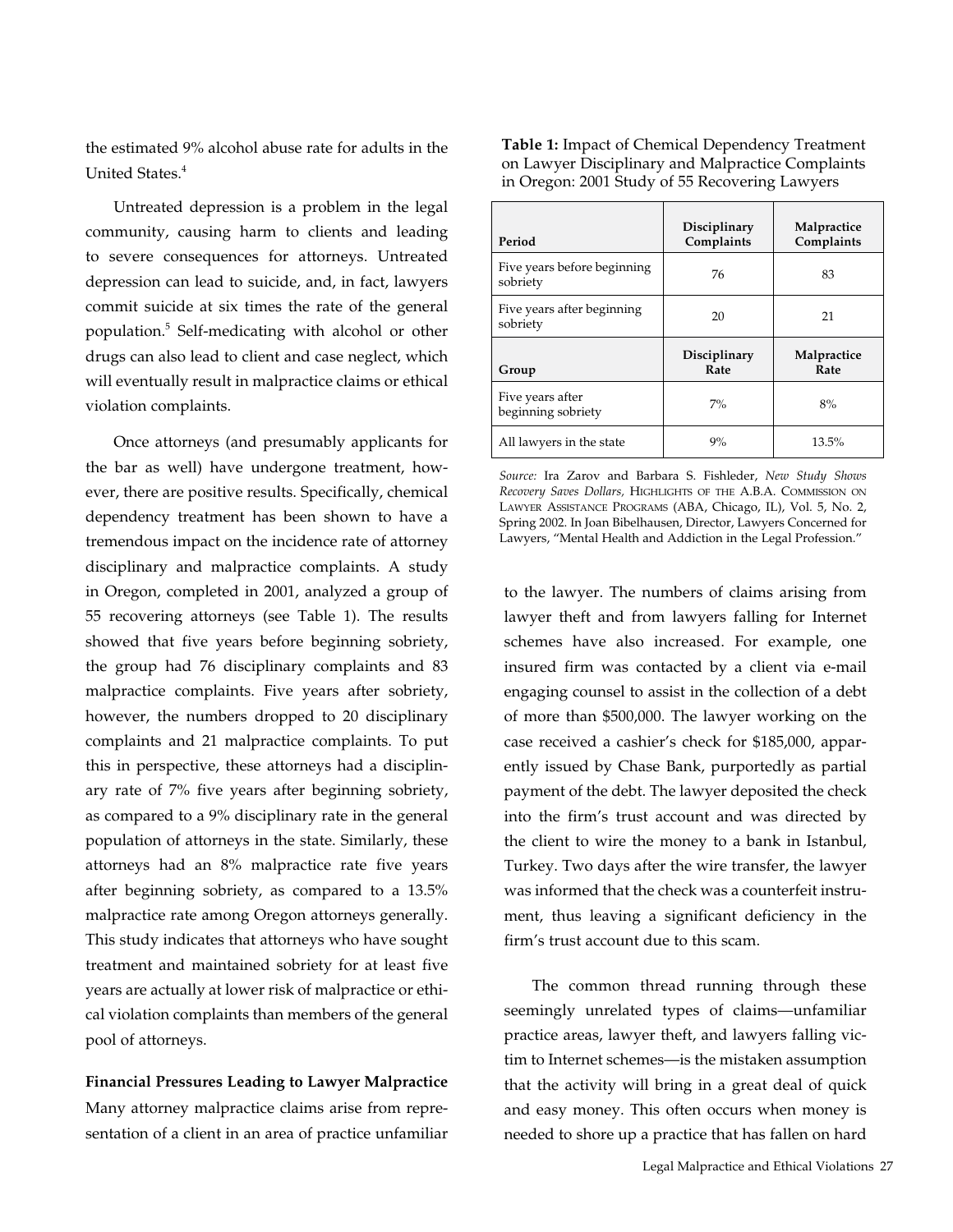times due to a myriad of financial pressures, including the burden of substantial student loan debts, a problem that all jurisdictions wrestle with as it relates to character and fitness. These claims invite the question: would routinely checking credit scores as a part of the character and fitness examination, as some jurisdictions do under certain circumstances, have merit?

## So What Do We Do?

Reflecting on this information raises the question of whether a more proactive approach could be taken with regard to the character and fitness examination.

#### **Personal Vouchers and Interviews**

Admission to the bar requires demonstration of an applicant's good character and fitness. This includes virtues such as "honesty, trustworthiness, diligence and reliability."6 A candidate must have affidavits from others attesting to his or her character and fitness and must also submit to a background check. Some jurisdictions also conduct personal interviews, whether face-to-face or via telephone, between bar examiners and candidates.

A few jurisdictions have additional requirements. For example, in Delaware applicants are required to participate in a five-month-long clerkship as a condition for bar admission. Each applicant must have a member of the Delaware Bar who has been practicing for a minimum of 10 years and who has been designated by the board as the applicant's mentor vouch for his or her character. This mentor supervises the applicant throughout the applicant's participation in specific legal activities.<sup>7</sup> Mentors in this program have an affirmative duty to swear to personal knowledge or reasonable investigation of the applicant's character and fitness. The Board of Bar Examiners relies heavily on the certification by the mentor that the candidate possesses the requisite positive character traits for admission to the bar.

Interviewing candidates pre-admission on a more routine basis, as is feasible, might also aid bar examiners in the character and fitness evaluation process. While reviewing written documents can certainly give some insight into an applicant's character and fitness, nothing can really compare with a face-to-face interview. Most employers, for instance, would never consider making a hiring decision based only on an applicant's written application. Alternatively, a telephone interview might prove to be a useful tool.

However, while the procedures noted above might provide excellent insight, they are often not financially feasible. Law schools each year are graduating more and more students, most of whom will seek admission to the bar. To require all to participate in a mentoring program such as the Delaware model, or to require in-person or, at a minimum, telephone interviews with all candidates, would be extremely expensive and labor-intensive and would therefore not be practical in most states.

#### **The Role of the Law Schools**

One way to potentially strengthen character and fitness investigations would be to work more closely with and encourage more direct involvement from law schools. The Honorable Sam Hanson, former justice for the Minnesota Supreme Court, has made the following suggestions for generating greater cooperation between law schools and bar examiners:

Law schools should impress upon students, during their first year and periodically thereafter, the importance of full disclosure on bar applications.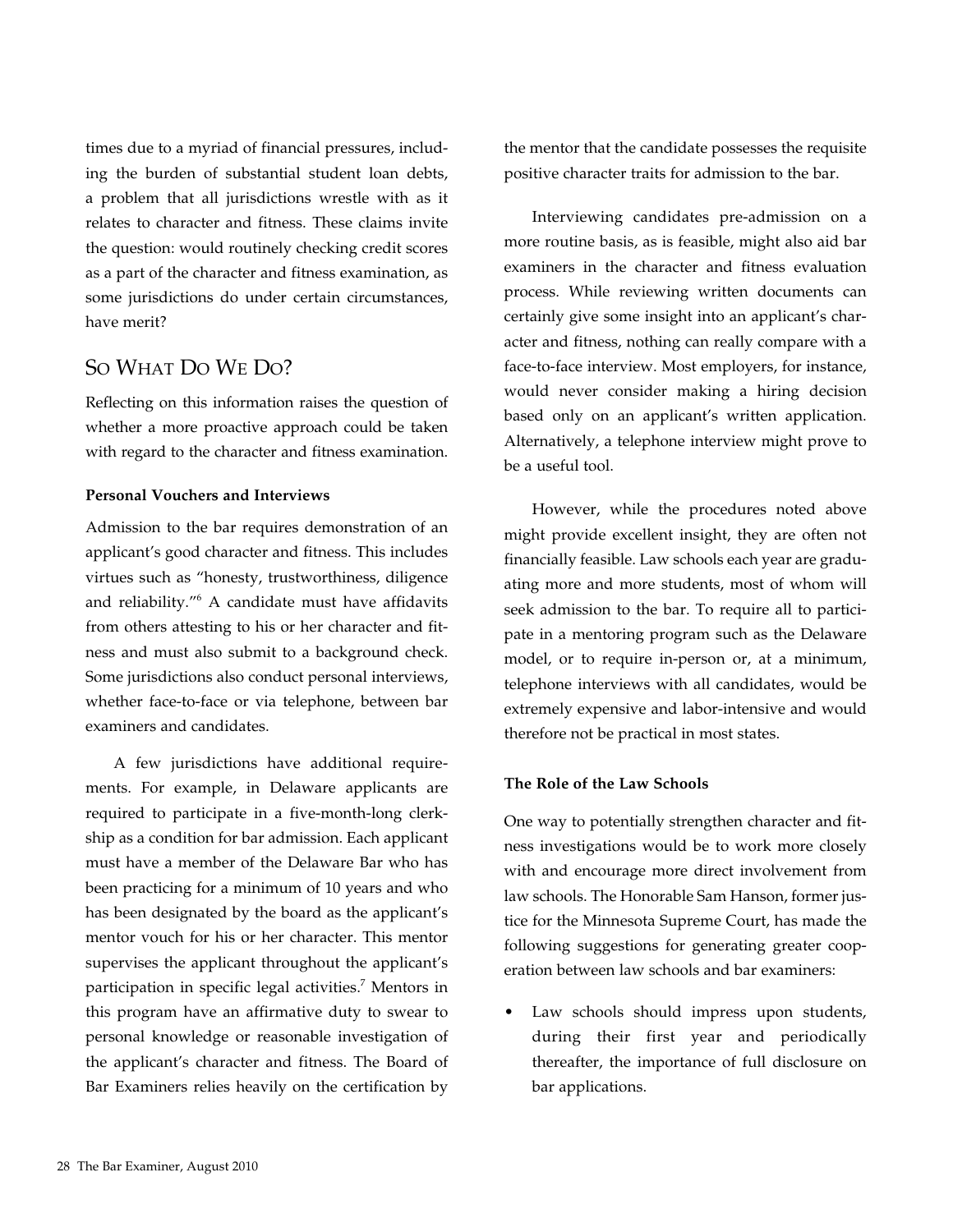- Law schools should report to the board any student misconduct relevant to the analysis of an applicant's character and fitness to practice.
- Law schools should avoid dispositions of law school disciplinary proceedings that include confidentiality requirements preventing disclosure of those proceedings to the board of law examiners.
- Law schools should separate mental health counseling functions from bar admissions counseling functions to respect Americans with Disabilities Act concerns and not discourage students from seeking help.<sup>8</sup>

Justice Hanson's last point is, of course, an important one, considering the Oregon study indicating that lawyers who have sought treatment for chemical dependency have an even lower rate of disciplinary and malpractice claims after five years of sobriety than lawyers in the general population.

Arguably, law schools are in the best position to evaluate the character and fitness of applicants due to their relationships and daily face-to-face contact with the students. Troubling behaviors may manifest themselves during law school that may bear directly on character and fitness and might eventually lead to malpractice claims and ethical violations. To the extent possible, these behaviors should be identified and dealt with before the student seeks admission to the bar.

For example, if a student has continuing difficulty meeting deadlines, the behavior should be dealt with not by extending the deadlines, but by having the student face some real consequences. Failure to improve the behavior should lead to actions such as requiring the student to attend counseling sessions. Law schools also need to continue to develop and maintain programs to assist students with substance abuse and mental health issues. The Oregon study discussed above highlights why work in this area is so important.

It should also be kept in mind that not everyone who graduates from law school is cut out to be a lawyer. For students who are square pegs trying to fit into round holes, the sooner they make this realization, the better off they and the profession will be. We have been asked the following questions on a number of occasions by lawyers with varying degrees of experience and varying areas of practice: "I have never felt quite right practicing law. I think I'm good at it, I make a decent living and do a good job for my clients, but it doesn't feel quite right. Do you think it is okay if I look at doing something else? Do you think anyone else has ever thought about leaving practice and taking up a new career?" Identifying the "square pegs" is probably best done by the law schools, which could counsel these students and advise them on other options to make best use of their law degrees. It is doubtful that the character and fitness evaluation would spot such applicants (nor would it be the place of boards of law examiners to suggest to applicants that they are simply not cut out to be lawyers).

While both boards of law examiners and law schools have a vested interest in having only the best and brightest admitted to the practice of law, there could be some conflict, in that law schools are also looking to fill classes and to have high rates of bar admission for their students. Law schools and boards of law examiners must work together diligently to resolve these conflicts, in order to make the character and fitness evaluation process much more effective.